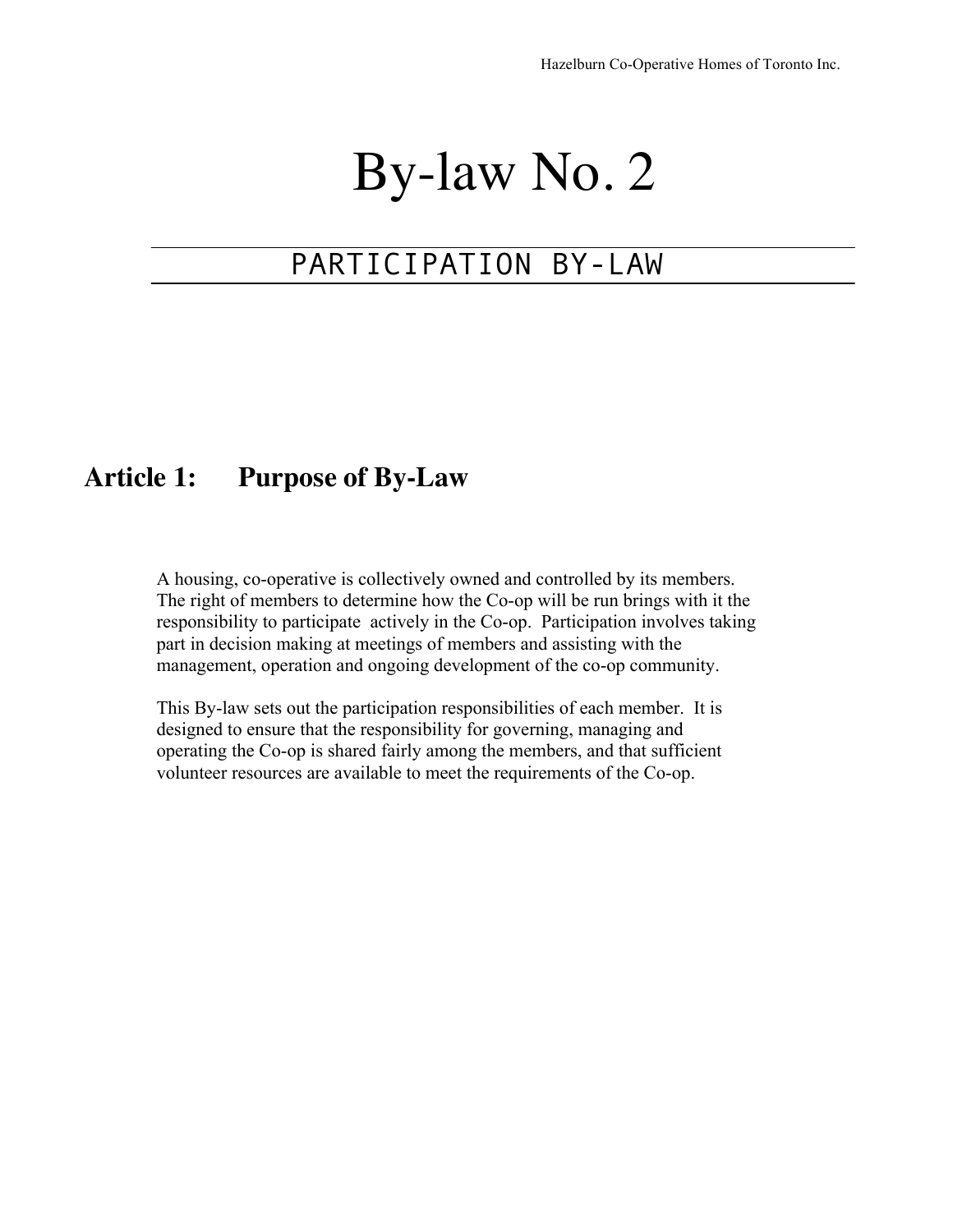### **Article 2: Participation Required**

#### **2.1 Attendance at Meetings of Members**

Each member is required to attend all general meetings of members unless prevented by illness, emergency, work schedule or other reasons which the Board of Directors (the "Board") considers acceptable.

If a member is unable to attend any general members' meeting, the member must provide the Co-op with written notice specifying the reason he or she will be unable to attend. The notice must be provided in advance of the meeting except in case of an unforeseen emergency.

### **2.2 Assisting in the Activities of the Co-op**

In addition to attending members' meetings, each member must assist in the activities of the Co-op by serving on the Board or on a committee and/or by assisting on a regular basis in other areas of the Co-op's operation. While participation is compulsory, as far as possible, the actual areas of assistance will be voluntary, based on members' preferences and abilities.

### **2.3 Exemption for Participation**

Upon application to the Board a member may be exempted, either temporarily or indefinitely, from the requirement to assist in the activities of the Co-op described in ARTICLE II, 2. Grounds for exemption may include ill health, infirmity, participation in other level of the co-op sector or other reasons which the Board considers acceptable.

In addition, upon application to the Board, with the recommendation of the Member Involvement Committee, a member may be excused from the participation requirements of this By-law if he or she expects to be absent from the Co-op for an extended period of time. When a member is absent and has sublet his or her unit, the sub-occupant must fulfil the requirements set out in the Membership Policy.

When a member has participated satisfactorily, in the Co-op for at least two (2) consecutive years, he or she may apply to the Member Involvement Committee for an exemption from the requirement to assist in the activities of the Co-op for a period of up to one (1) year. The committee may grant an exemption for a specific period of up to one (1) year if it feels that the member's participation has been satisfactory. During the period of any exemption granted on these grounds, the requirement to attend general member's meetings will continue.

The member may appeal the committee's decision to the Board.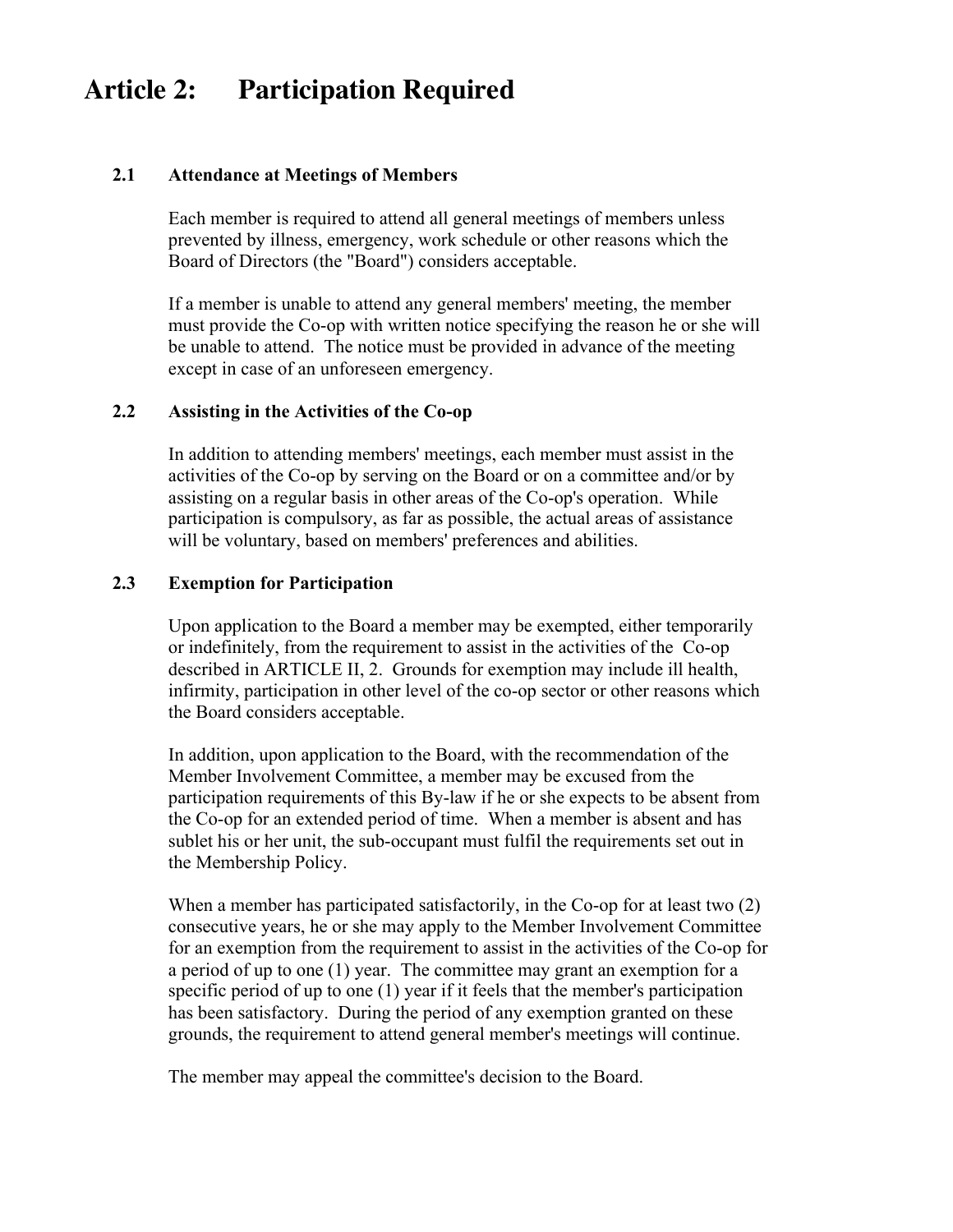### **2.4 Participation by Each Member**

The participation requirements referred to in this By-law apply to each member whether a member lives in a unit alone or with other members.

### **Article 3: Monitoring and Evaluating Participation**

### **3.1 Member Involvement Procedures**

Subject to the approval of the Board, the Member Involvement Committee will establish procedures ("Member Involvement Procedures") for monitoring and evaluating the Co-op's participation requirements, the current participation of members and the Co-op's program for facilitating member participation.

#### **3.2 Member Involvement Survey**

The Member Involvement Procedures will provide for an annual or periodic survey of members in which members are asked to report on ways to which they have participated during the past year and ways in which they would be interested in participating in the coming year.

Members must provide the Co-op with the information requested concerning participation in any such survey.

All committees will be required to complete a quarterly report on the activity of their members.

#### **3.3 Member Involvement Committee**

The Member Involvement Committee or other committee's appointed by the Board will be responsible for monitoring and evaluation participation by member's and following up with individual members, as necessary, concerning their participation.

The committee will present an annual report to the Board, prior to fiscal year end, reviewing member participation in the Co-op and making recommendations for improving the member involvement program.